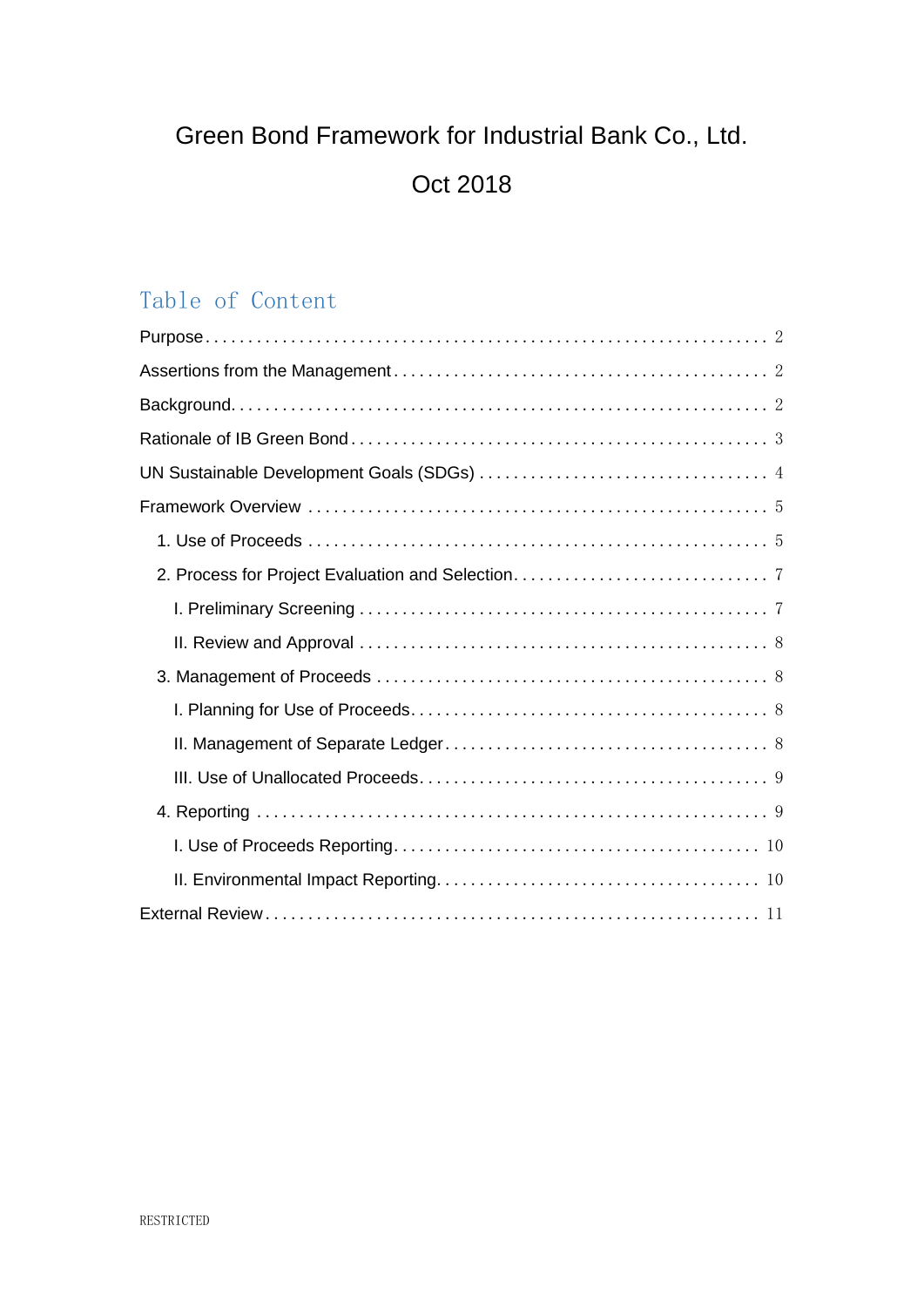## <span id="page-1-0"></span>**Purpose**

This Green bond framework (the "Green Bond Framework") has been prepared to demonstrate how Industrial Bank Co., Ltd. ("IB" or the "Bank") will issue Green bonds to finance and refinance new and existing projects and businesses with environmental benefits in alignment with:

- *The Green Bond Principles 2018 (GBP 2018), International Capital Market Association (ICMA)*
- *The Guidelines for Establishing a Green Finance System, the People's Bank of China (PBoC), Ministry of Finance, National Development and Reform Commission (NDRC), Ministry of Environmental Protection, China Banking Regulatory Commission), China Securities Regulatory Commission (CSRC), China Insurance Regulatory Commission (CIRC)*
- *Green Bond Categories, the People's Bank of China (PBoC)*

Bonds issued under IB's Green Bond Framework may be certified by *Climate Bonds Initiative (CBI)*.

#### <span id="page-1-1"></span>**Assertions from the Management**

For each Green bond (the "Green bond") it will issue as per this Green Bond Framework, IB's management asserts that it will:

(A) Disclose the intended Eligible Green Project categories in the Use of Proceeds section of the Green bond's documentation,

(B) Establish an internal process for Project Evaluation and Selection,

(C) Establish an appropriate tracking process for the Management of Proceeds,

(D) Make and keep readily available up-to-date Reporting on the use of proceeds and the environmental performance of the Green Projects.

## <span id="page-1-2"></span>**Background**

Founded in August 1988 and headquartered in Fuzhou, Fujian Province, Industrial Bank (IB) is one of the first batch of joint-stock commercial banks approved by the State Council and the People's Bank of China, and the first Equator Bank in China. On February 5, 2007, IB was listed on Shanghai Stock Exchange (Stock Code: 601166). At present, with a registered capital of RMB20.77 billion, IB has become a national joint-stock commercial bank with sound governance, distinctive characteristics, great strength and quality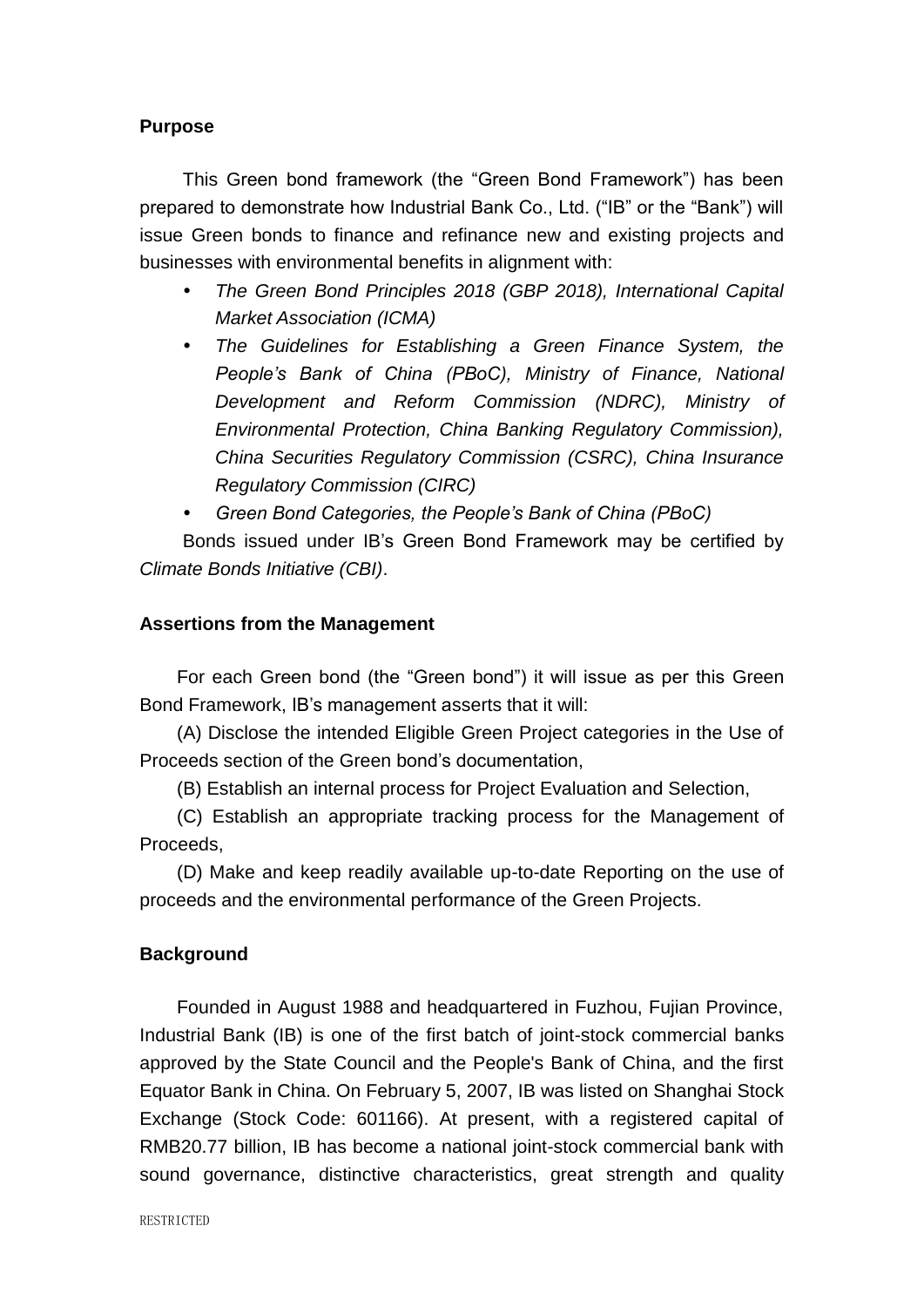service, staying stably among Global Top 50 Banks.

Over 30 years, IB has been advocating the philosophy of "Sincere Service, Growing Together" and endeavored to offer comprehensive, top-quality, and high-efficient financial service for customers. By adhering to the road of differentiated development, IB continually strengthened its competitive edges. By Dec 31 2017, the total assets of IB reached RMB 6.41 trillion, operating incomes hit RMB 139.98 billion, the net profits attributable to the parent company across the year amounted to RMB 57.20 billion.

The group-based and integrated operation was pushed forward stably. It has established China Industrial International Trust, Industrial Bank Financial leasing, AEGON-Industrial Fund, Industrial Consumer Finance, Industrial Research and Industrial Digital Finance, becoming one of the commercial banks with the most financial licenses in China. By now, it has owned 9 business licenses, 4 direct holding (wholly-owned) subsidiaries, 6 indirect holding subsidiaries, invested 5 companies, transforming from a single bank to a bank-based modern financial service group engaging in trust, lease, fund, consumer finance, futures, assets management, research and consulting and digital finance.

Market position and brand influence kept rising. According to the 2015 list of "Top 1000 World Banks" released by the British magazine, The Banker, IB ranked to the 36th place in terms of Tier 1 capital. According to the 2015 Forbes Global 2000 rankings, IB ranked 73<sup>rd</sup>. According to the 2015 Fortune Global 500 companies, IB ranked 271st, staying stably among Global Top 50 Banks, Global Top 100 of listed companies and Global 500 companies.

#### <span id="page-2-0"></span>**Rationale of IB Green Bond**

IB has evolved and advanced its corporate governance philosophy from "shareholders' interests foremost" to "giving consideration to the interests of stakeholders", and to "harmonious unification of economy, society and environment and sustainable development of bank".

IB was the first commercial bank in China to fully embrace sustainable development and Green finance. In 2007, the Bank attended the United Nations Environment Programme (UNEP) Global Roundtable and signed the "UNEP Statement by Financial Institutions on the Environment & Sustainable Development". The Bank announced the adoption of the Equator Principles in 2008, becoming the first bank in China that integrated an advanced international environmental and social risk management framework into its daily business. In 2015, the Bank became the first financial institution in China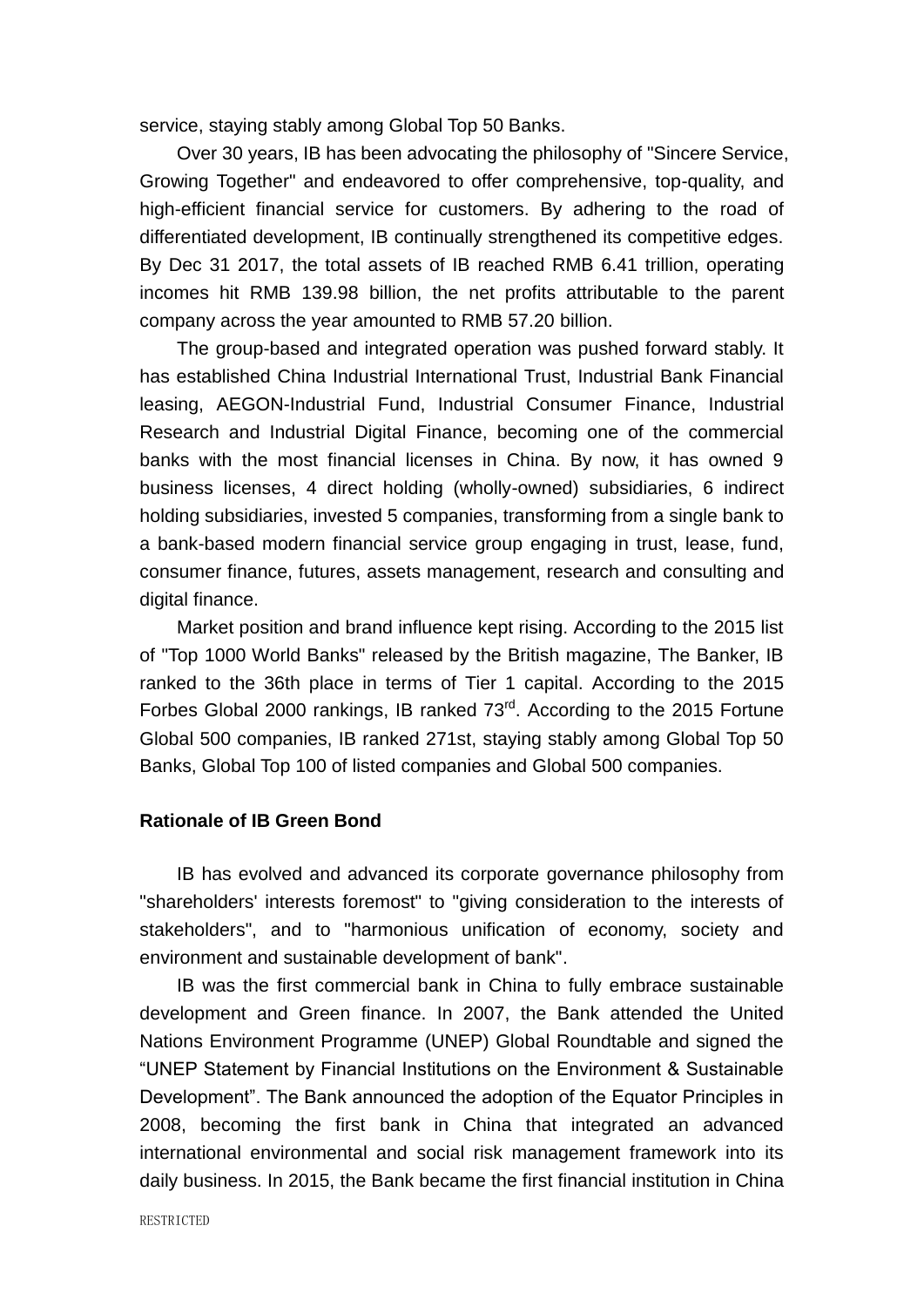to sign the "Statement by Financial Institutions on Energy Efficiency" initiated by the G20 Energy Efficiency Finance Task Group. In China, as the Vice Secretary-General of the Green Finance Committee (GFC) established under China Financial Forum, the Bank has been proactively promoting Green finance as part of the national agenda, contributing to the drafting of key policies such as the Green Bond Issuance Guidelines by the PBoC; Guidelines for Establishing the Green Financial System by seven ministerial agencies including the PBoC and Ministry of Finance; and participating in GFC's activities such as policy promotion, research, capacity building and international cooperation.

In 2017, IB's Green Financing Portfolio totaled RMB674.5bn and IB had 9549 Green Finance Corporate Clients. Focus areas for Green Finance Projects include renewable energy, clean transportation and sustainable water and waste water management.

IB was the first Green finance bond issuer in China. In 2016, IB issued three bonds in the China Interbank Market; RMB10bn 2.95% due Jan-18, RMB20bn 3.20% due Jul-18 and RMB20bn 3.40% due Nov-21. Funds raised are funding projects in environmental protection, energy saving, clean energy, resource conserving and recycling, clean transportation, ecological protection and climate change response and other industries that are included in the Green Bond Categories issued by the PBoC. The goal of the issuance was to optimize the issuer's financial condition, promote the development and enhance the service level of IB's Green finance business. By 2017, a total of RMB65.67bn was utilized (including funds released and rolled over after projects matured) to fund over 1400 qualified project since the issuances.

The Green bonds issued by IB will be a further elaboration of the Bank's sustainable development strategy and will facilitate the implementation of environmental protection endeavors in accordance with China's National 13th Five-year Plan. It also serves the purpose of delivering the bank's consistent effort in Green development to its investors and supporting them to meet their objectives in the expanding Green economy.

#### <span id="page-3-0"></span>**UN Sustainable Development Goals (SDGs)**

On September 25th 2015, countries adopted a set of goals – SDGs - to end poverty, protect the planet and ensure prosperity for all as part of a new sustainable development agenda. Each goal has specific targets to be achieved over the next 15 years.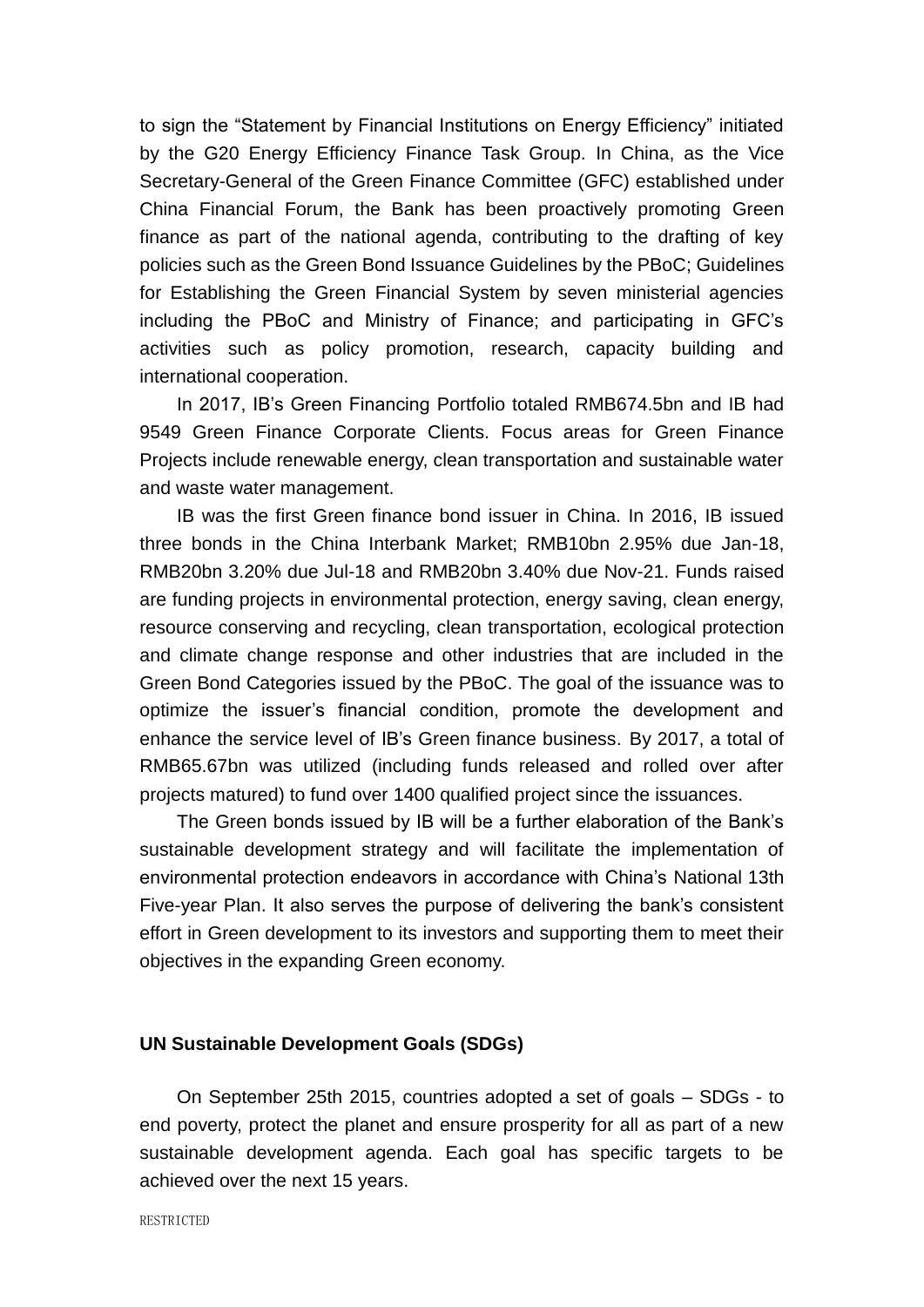



IB has reviewed the UN Sustainable Development Goals (SDGs) and its activities support many of the SDGs. In particular, the most material goals that IB makes a positive contribution to are:

- SDG 6: Clean Water and Sanitation
- SDG 7: Affordable and Clean Energy
- SDG 9: Industry, Innovation and Infrastructure
- SDG 11: Sustainable Cities and Communities
- SDG 12: Responsible Consumption and Production
- SDG 13: Climate Action

## <span id="page-4-0"></span>**Framework Overview**

IB has established the Green Bond Framework under which it plans to finance and refinance, in whole or in part, eligible Green assets as defined below ("Eligible Green Assets"):

## <span id="page-4-1"></span>**1. Use of Proceeds**

The proceeds of each IB Green Bond will be allocated to finance, and refinance, eligible Green assets in the following categories.

| Eligible Green        | <b>Alignment with Green</b> | <b>Description and Examples</b> |
|-----------------------|-----------------------------|---------------------------------|
| Asset                 | <b>Bond Principles (GBP</b> |                                 |
| <b>Categories for</b> | 2018) and Sustainable       |                                 |
| -lB                   | <b>Development Goals</b>    |                                 |
|                       | (SDG) Categories            |                                 |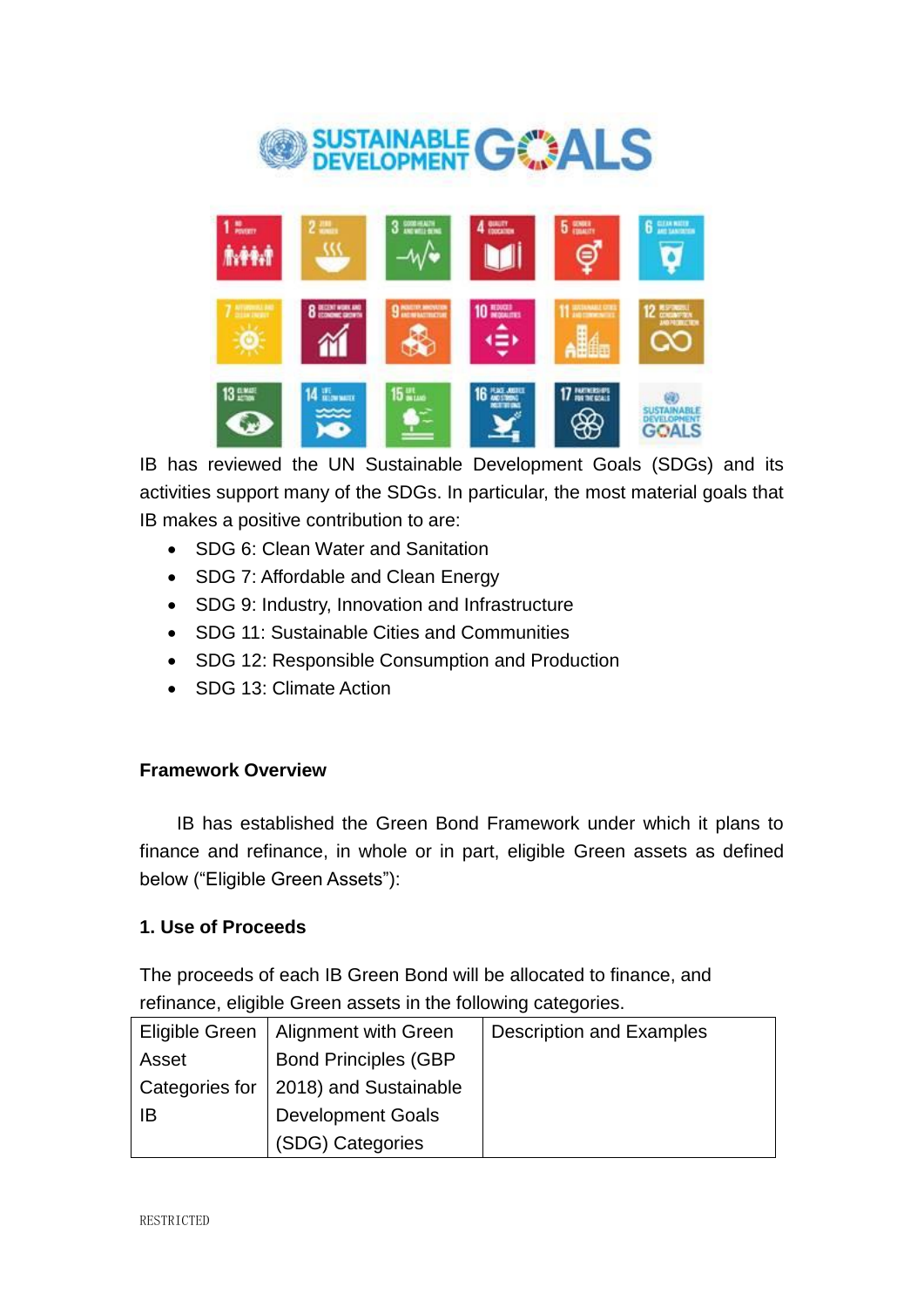| Renewable      | <b>Renewable Energy</b>     | Generation and transmission of                                                                                                 |  |  |  |
|----------------|-----------------------------|--------------------------------------------------------------------------------------------------------------------------------|--|--|--|
| Energy         |                             | energy from following sources:                                                                                                 |  |  |  |
|                |                             | Solar                                                                                                                          |  |  |  |
|                |                             | Onshore wind<br>Tidal<br><b>Biomass</b><br>Hydropower                                                                          |  |  |  |
|                |                             |                                                                                                                                |  |  |  |
|                |                             |                                                                                                                                |  |  |  |
|                |                             |                                                                                                                                |  |  |  |
| Energy         | <b>Energy Efficiency</b>    | Implementation, construction and                                                                                               |  |  |  |
| Efficiency     |                             | corresponding development that                                                                                                 |  |  |  |
|                |                             | enhance energy efficiency of<br>underlying technology, product,<br>asset or system, and achieve a<br>minimum energy efficiency |  |  |  |
|                |                             |                                                                                                                                |  |  |  |
|                |                             |                                                                                                                                |  |  |  |
|                |                             |                                                                                                                                |  |  |  |
|                |                             | improvement of 20%                                                                                                             |  |  |  |
| Low Carbon     | <b>Clean Transportation</b> | Electric public transportation                                                                                                 |  |  |  |
| and Low        |                             | assets, systems, infrastructure,                                                                                               |  |  |  |
| Emission       |                             | components and services,                                                                                                       |  |  |  |
| Transportation |                             | examples include:                                                                                                              |  |  |  |
|                |                             | Rail                                                                                                                           |  |  |  |
|                |                             | Tram                                                                                                                           |  |  |  |
|                |                             | Metro                                                                                                                          |  |  |  |
|                |                             | <b>Bus Rapid Transit</b>                                                                                                       |  |  |  |
|                |                             | Systems (BTR) electric                                                                                                         |  |  |  |
|                |                             | vehicles and hydrogen                                                                                                          |  |  |  |
|                |                             | vehicles                                                                                                                       |  |  |  |
| Sustainable    | Sustainable Water and       | Sustainable infrastructure for                                                                                                 |  |  |  |
| Water and      | Waste water                 | clean and/or drinking water,                                                                                                   |  |  |  |
| Wastewater     | Management                  | wastewater treatment,                                                                                                          |  |  |  |
| Management     |                             | sustainable urban drainage                                                                                                     |  |  |  |
|                | ۰                           | systems and river training and                                                                                                 |  |  |  |
|                |                             | other forms of flooding mitigation,                                                                                            |  |  |  |
|                |                             | examples include:                                                                                                              |  |  |  |
|                |                             | Water/rainwater collection                                                                                                     |  |  |  |
|                |                             | pipes and facilities                                                                                                           |  |  |  |
|                |                             | Clean/drinking water pipe                                                                                                      |  |  |  |
|                |                             | and treatment facilities                                                                                                       |  |  |  |
|                |                             | Waste water treatment                                                                                                          |  |  |  |
|                |                             | plant facilities, Water                                                                                                        |  |  |  |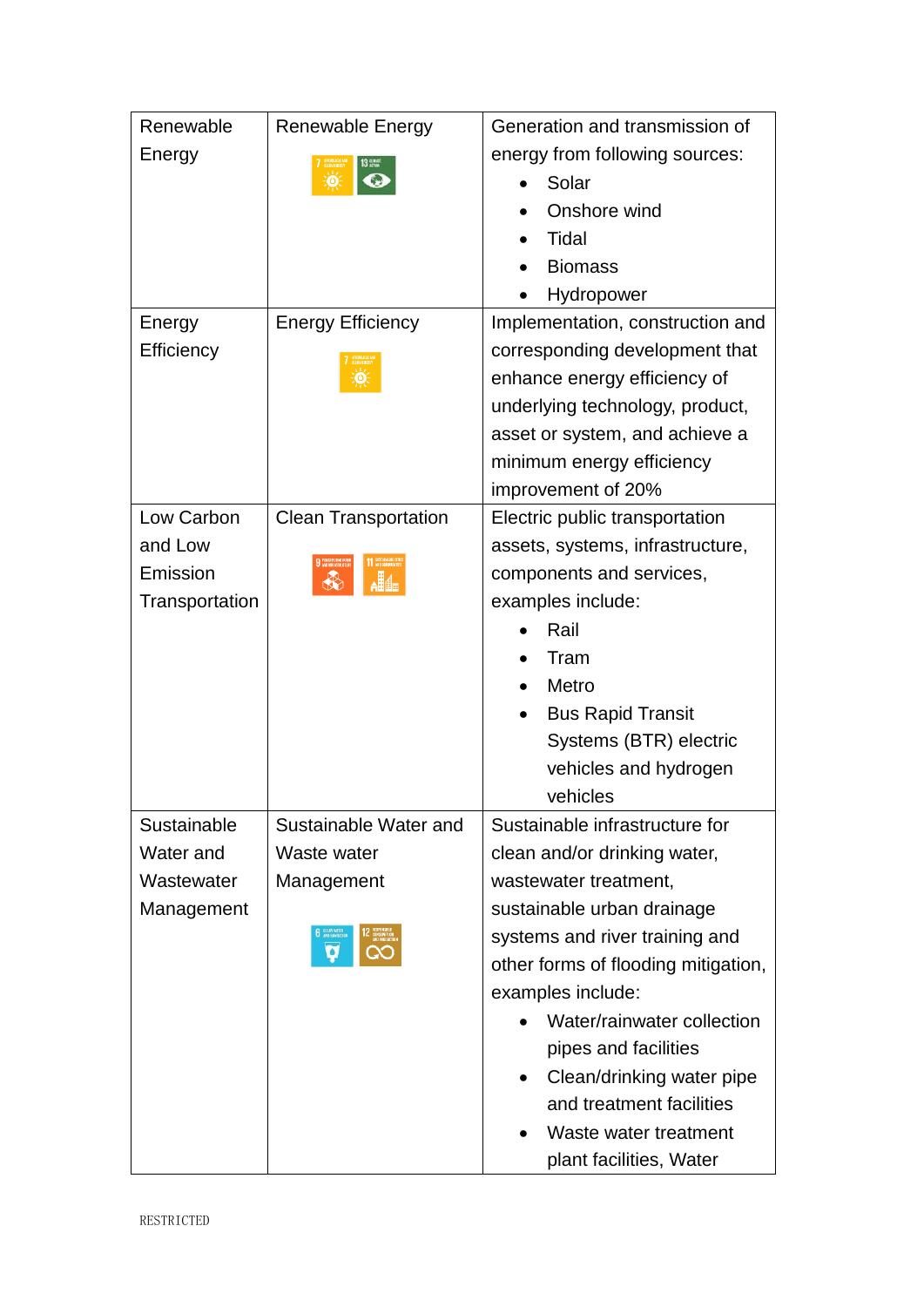| recycling systems        |
|--------------------------|
| • Urban drainage systems |
| • Dam, levees and other  |
| forms of flooding        |
| mitigation               |

In any case, the Eligible Green Assets shall exclude below ("Exclusionary List")

- Fossil fuel related assets, as well as infrastructure or rolling stock assets used for the transportation of fossil fuel and related products
- Hydropower plants whose installed capacity are over 20MWs
- Nuclear and nuclear related assets
- Biomass which is suitable for food source
- Activity considered as illegal under host country laws or regulations or international conventions and agreements, or subject to international bans; Production or trade in weapons and munitions;
- Production or trade in tobacco, alcoholic beverages (excluding beer and wine);
- Gambling, casinos and equivalent enterprises;
- Production or trade in radioactive materials;
- Production or activities involving harmful or exploitative forms of forced labor or harmful child labor;
- Commercial logging operations for use in primary tropical moist forest;
- Production or trade in wood or other forestry products other than from sustainably managed forests

## <span id="page-6-0"></span>**2. Process for Project Evaluation and Selection**

## <span id="page-6-1"></span>**I. Preliminary Screening**

Domestic and oversea branches of IB shall carry responsibility for a preliminary screening of potential projects in accordance with the criteria and standards set out in IB's internal regulations. Green Finance Product Managers of each branch, who will conduct detail works of the screening, shall receive specific trainings from IB's Headquarter periodically. Potential projects will then be submitted to IB's Headquarter for review and approval.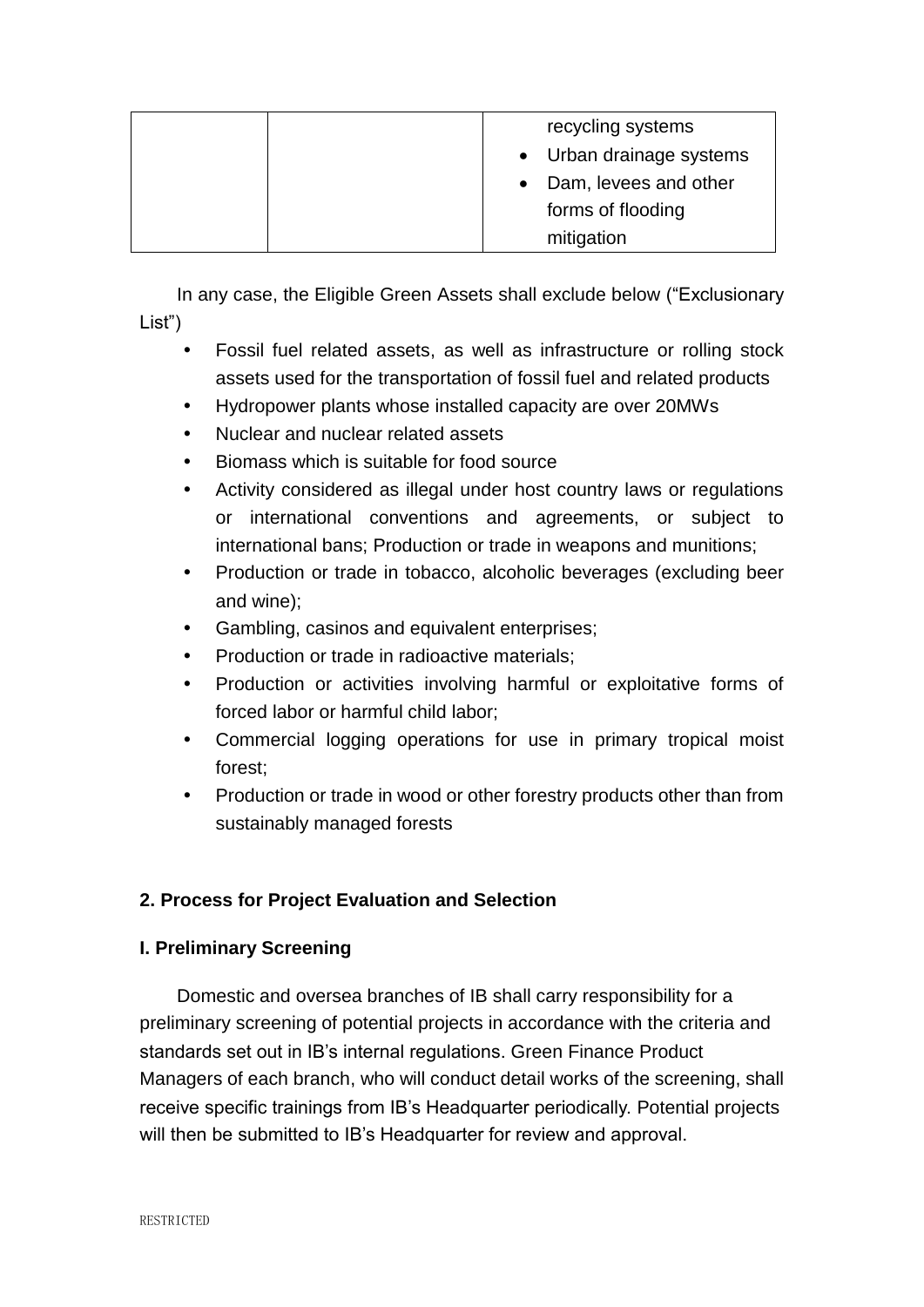#### <span id="page-7-0"></span>**II. Review and Approval**

A Green Bond Working Group (the "Green Bond Working Group"), which comprises Green finance, environment and industry experts from Green Finance Department at IB's Headquarter, will review all potential projects to determine their compliance with IB's internal regulation and the "Eligible Green Asset" categories as described in the "Green Bond Framework" and form an eligible Green asset list (the "Eligible Green Asset Lists"). The decision by each expert of the Green Bond Working Group to form the Eligible Green Asset List must be unanimous. Each expert enjoys a veto power to the final decision on the selection. The assets vetoed by any expert shall be excluded from the Eligible Green Asset list.

#### III. Update and Maintenance

The Green Bond Working Group shall review the Eligible Green Asset list on a quarterly basis and determine if any changes are necessary, which may include changes in value of Eligible Green Assets due to asset amortization, prepayment or sales or changes in eligibility due to other reasons. The Green Bond Working Group shall make updates to the Eligible Green Asset List, including replacement, deletion, or addition of projects, based on the review to maintain the eligibility of the Use of Proceeds.

#### <span id="page-7-1"></span>**3. Management of Proceeds**

#### <span id="page-7-2"></span>**I. Planning for Use of Proceeds**

Prior to the issuance of a Green bond, IB shall evaluate the recent and pipeline capital spending and develop a preliminary Eligible Green Asset List in accordance with the procedures as described in the Project Evaluation and Selection section to ensure that the Green bond proceeds can be allocated to the Eligible Green Assets in a timely manner.

#### <span id="page-7-3"></span>**II. Management of Separate Ledger**

IB shall establish a separate "Green Bond Ledger" (the "Ledger") to record the source and allocation of proceeds to ensure that all net proceeds of the Green bonds are used to finance Eligible Green Assets. The proceeds of each IB Green bond will be deposited in the general funding account and "earmarked" pending allocation.

The Ledger will contain, for each Green bond issued, information including: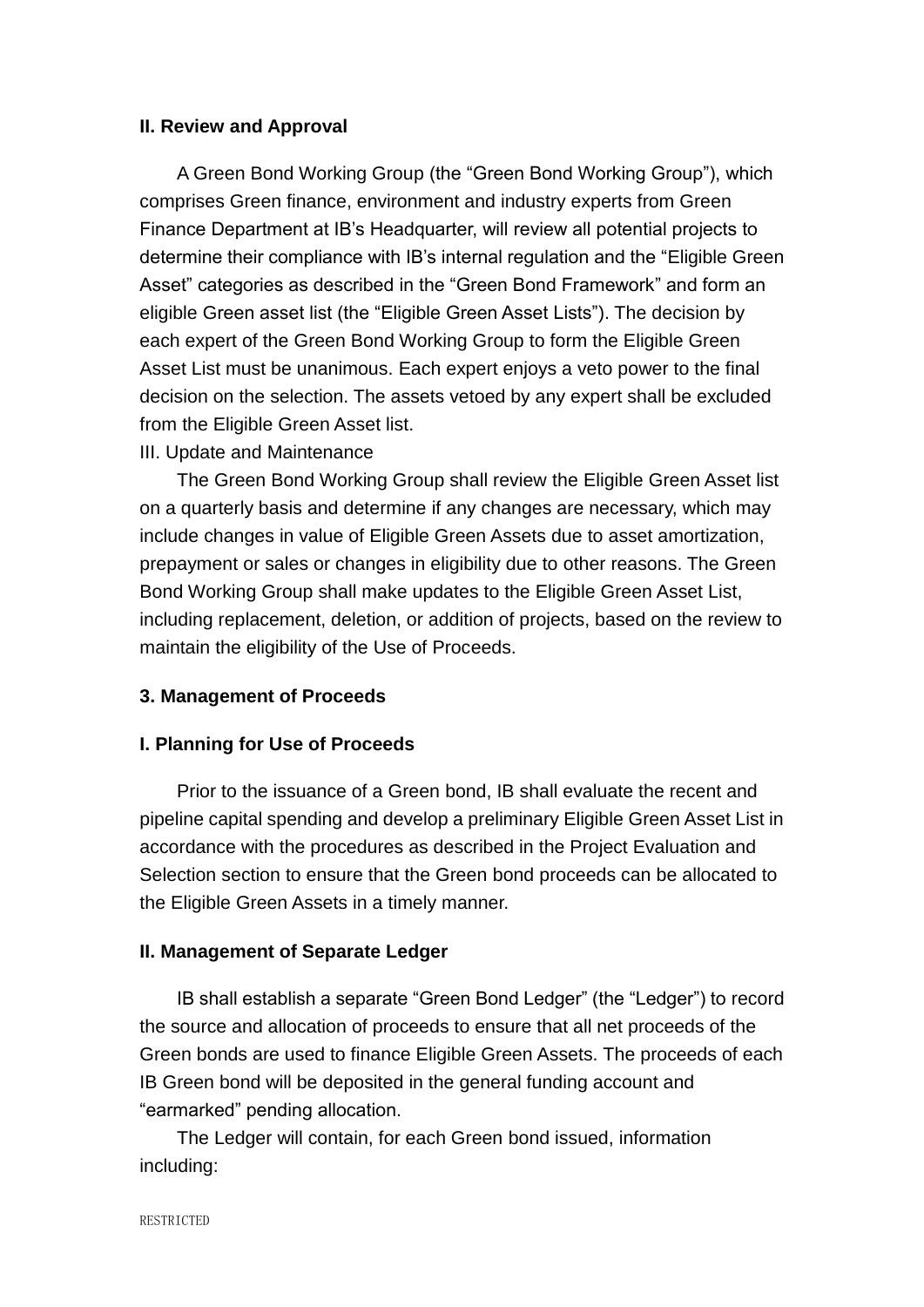(1) Details of Green bond: ISIN, date of issuance, maturity date, amount of issuance, currency, coupon rate, etc.

- (2) Fund allocation to Eligible Green Assets, including:
- Names of the Eligible Green Assets
- Names of borrowers
- Project descriptions
- Project categories
- Initial balance
- Remaining balance
- Release date (s)
- Repayment date (s)
- Interest rate
- Estimated beneficial environmental impact of Eligible Green Assets
- Other necessary information
- (3) Amount and use of proceeds of unallocated funds

IB will review and update the Ledger on a quarterly basis.

## <span id="page-8-0"></span>**III. Use of Unallocated Proceeds**

IB commits to have any remaining balance of unallocated proceeds allocated to Eligible Green Assets in a timely manner.

Unallocated proceeds will be held in accordance with IB's prudent liquidity management policy. It could be temporarily invested in Green bonds issued by non-financial institutions in domestic or international markets, or in money market instruments with good credit rating and market liquidity until they are allocated to Eligible Green Projects. It will not be invested in energy intensive, highly polluting nor greenhouse gas intensive projects and will subject to the Exclusionary List

## <span id="page-8-1"></span>**4. Reporting**

IB commits to publish a Green bond report (the "Annual Green Bond Report", or the "Report") on a yearly basis on its official website [\(www.cib.com.cn\)](http://www.cib.com.cn/) as long as the Green bond is outstanding. The Green Finance Department will be responsible for producing the Report and IB's senior management will review and approve the Report.

The Report will provide information on proceeds allocation and Environmental impacts by the time point the report is composed. IB will also make disclosure through other channels where feasible, such as annual reports and sustainability reports, which will also be published on its official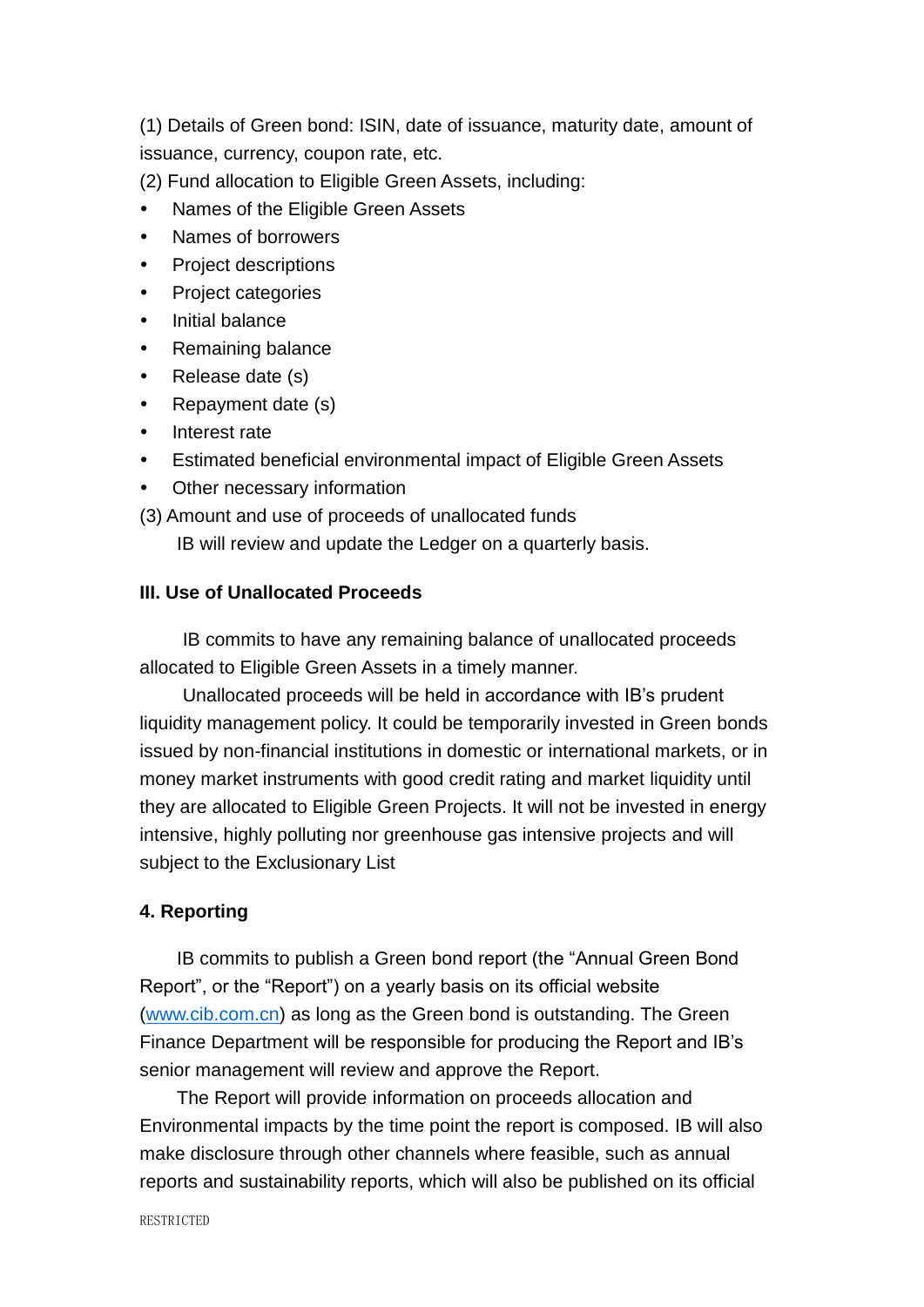## website [\(www.cib.com.cn\)](http://www.cib.com.cn/)

## <span id="page-9-0"></span>**I. Use of Proceeds Reporting**

Information will be provided on amounts equal to the net proceeds of the Green bond issued and provide:

(1) Aggregate amount and percentage allocated to the various Eligible Green Asset Categories

(2) Remaining balance of unallocated funds and the types of temporary investment, if applicable

(3) Description of Significant Eligible Green Assets, defined as projects ranks top 10% in remaining balance of all Eligible Green Assets, or with remaining balance larger than RMB 50 million, or with remaining balance larger than 1% of the outstanding balance of the Green bond. (subject to confidentiality disclosures)

## <span id="page-9-1"></span>**II. Environmental Impact Reporting**

When possible, IB shall report environmental impact resulting from Eligible Green Assets. Subject to the categories of Eligible Green Assets and the availability of information, IB aims to include, but not limited to, the following Impact Indicators (the "Indicators").

| Green Asset"<br>"Eligible      | Impact Indicator                                       |  |  |  |
|--------------------------------|--------------------------------------------------------|--|--|--|
| Categories                     |                                                        |  |  |  |
| Renewable Energy               | kWh of power generated from renewable<br>٠             |  |  |  |
|                                | Energy                                                 |  |  |  |
|                                | Amount of CO2 or standard coal equivalent<br>$\bullet$ |  |  |  |
|                                | avoided                                                |  |  |  |
| <b>Energy Efficiency</b>       | KWh of energy saved per year<br>٠                      |  |  |  |
|                                | Percentage energy efficiency achieved<br>٠             |  |  |  |
| Carbon<br>and<br>Low<br>Low    | Amount of CO2 or standard coal equivalent<br>$\bullet$ |  |  |  |
| <b>Emission Transportation</b> | avoided                                                |  |  |  |
|                                | Km of tracks or dedicated lanes<br>built               |  |  |  |
|                                | (applicable to Rail Tram, Metro and Bus                |  |  |  |
|                                | Rapid Transit Systems)                                 |  |  |  |
|                                | No. of passenger transported (applicable to<br>٠       |  |  |  |
|                                | Rail Tram, Metro and Bus Rapid Transit                 |  |  |  |
|                                | Systems)                                               |  |  |  |
|                                | Amount of vehicles<br>built<br>served<br>or            |  |  |  |